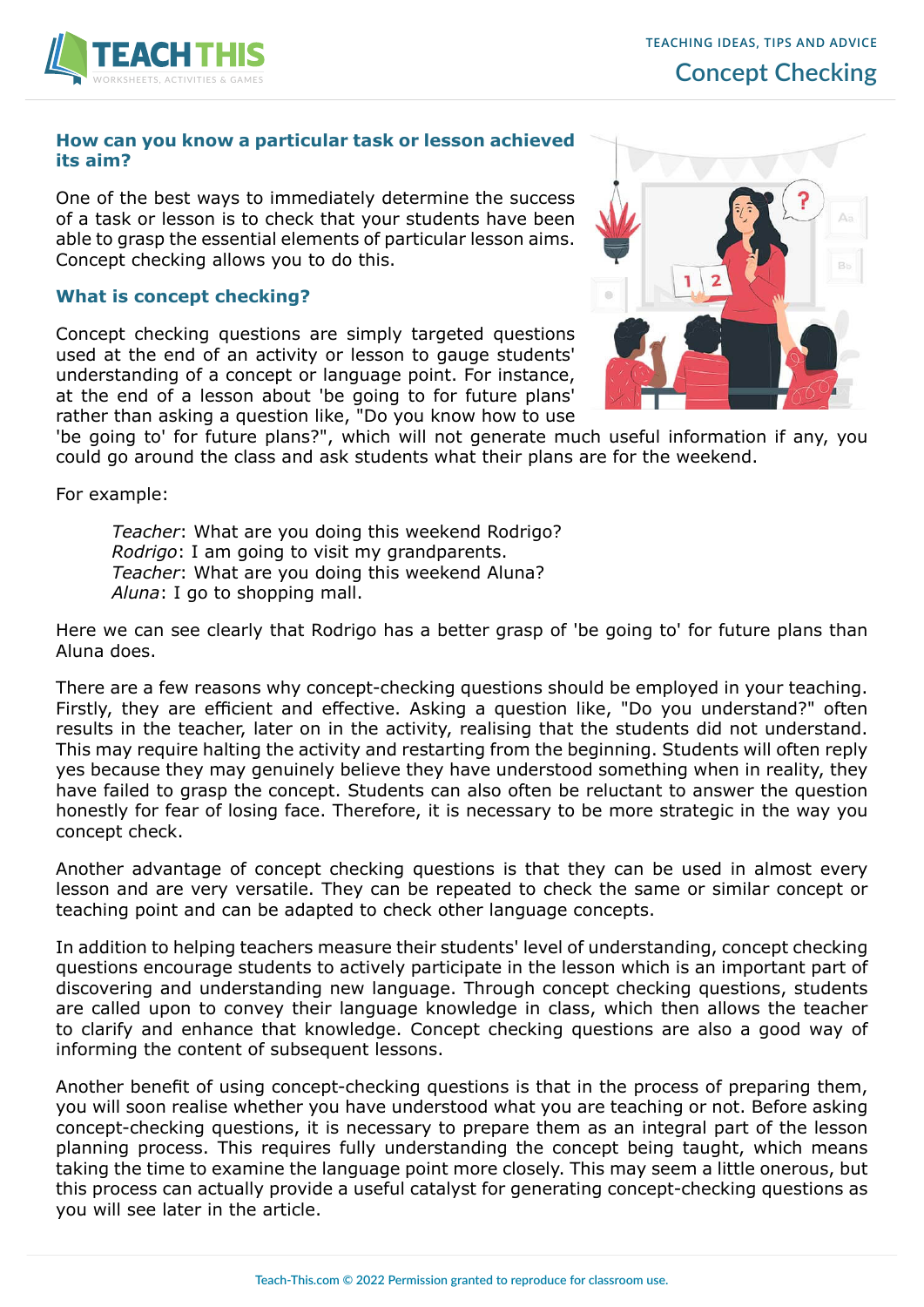

While the preparation of effective concept-checking questions may seem daunting, there are some straightforward ways to approach them. Here are some tips for creating successful concept questions:

The questions should be easy to understand and contain no new or difficult language. Vocabulary is an important consideration when formulating concept-checking questions. The simplest of language points can become extremely confusing if the questions contain advanced or unfamiliar words. Therefore, try to stick to vocabulary that students have already covered in the course or is as close as possible to their current CEFR level. Also, the questions shouldn't contain the target language itself. A final point about language is that the questions should not require answers that contain complex language. Therefore, simple either/or questions, 'Wh' questions, or yes/no questions usually work quite well.

The questions should get the students involved in thinking about the basic concept of the target language regarding such things as tense and time. The questions should also clarify the form, function, or meaning of the language.

Try to ask as many concept questions as you can to cover the various aspects of the language and to get feedback from as many students as possible.

It is important to repeat the significance of avoiding questions like 'Do you understand?' Such questions will not give you any true insight into the students' understanding. Similarly, avoid general questions such as:

|                  | <i>Incorrect</i> : Do you understand how to use the present simple? |
|------------------|---------------------------------------------------------------------|
| <i>Correct</i> : | What do you like to do after school?                                |
| Incorrect:       | What does 'benefit' mean?                                           |
|                  | Correct: Tell me one benefit of learning English.                   |
| Incorrect:       | Do you know how to use prepositions?                                |
| <i>Correct:</i>  | Do we say 'at' Monday or 'on' Monday?                               |

It is also helpful to remind students that clearing up misunderstandings are a part of everyday communication and an essential and unavoidable part of the learning process. Hence, try to make it clear to students that concept checking is not about embarrassing them, but it is about helping the students improve and helping the teacher teach more effectively.

Concept questions vary greatly due to the diversity of the English language. They are not only useful for grammar points and structures, but also vocabulary, functions, and idiomatic expressions.

Here are some examples of how concept questions might be used with present tenses:

*Present simple*: Harry lives in a one-bedroom apartment.

*Information question*: Who lives in the apartment?

*Information question*: How many bedrooms are there?

*Yes/no question*: Does Harry live in a house?

*Yes/no question*: Does Harry live there now?

*Shared experience question*: Does your family live in a one-bedroom apartment?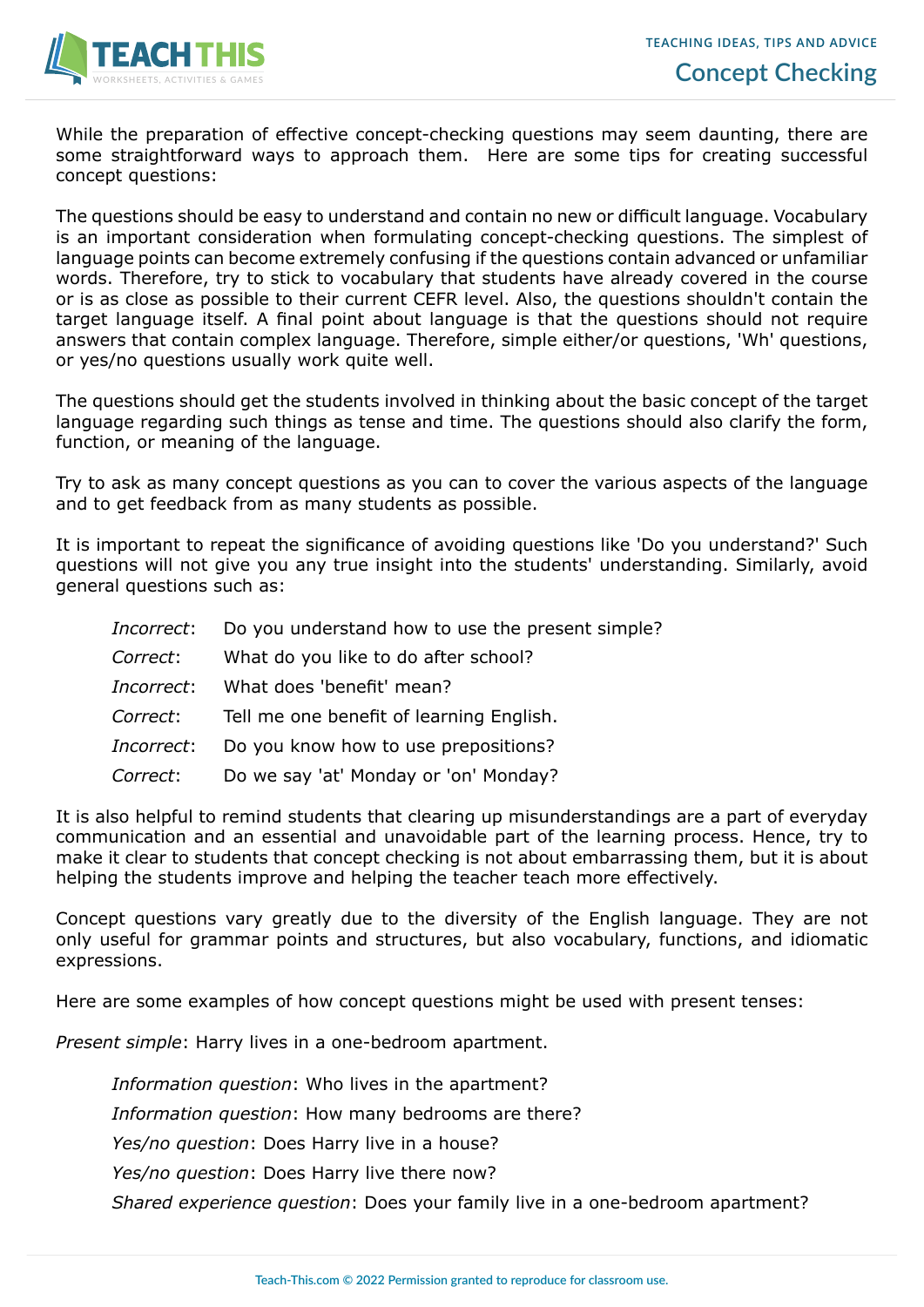

*Present continuous*: The students are taking an exam.

*Yes/no question*: Is the exam finished? *Yes/no question*: Is the exam happening now? *Yes/no question*: Are the students taking the exam tomorrow? *'Wh' question*: Who is taking the exam? *Shared experience question*: Do you enjoy taking exams?

An easy and practical way of formulating concept questions is by writing down all the elements of the concept, which can act as prompts from which to create your questions.

For example:

 *1. Jum has been exercising.*

Concept: She isn't exercising now, and I didn't see her exercising, but I could guess she was exercising because she might be sweating, breathing heavily, or wearing workout gear.

Is Jum exercising now? Could Jum be feeling tired? Do you think Jum is wearing a school uniform?

 *2. Omar is going on holiday to Jamaica.*

Concept: He is not in Jamaica now, he is probably flying there, and he is not going for work.

Is Omar in Jamaica? Will Omar fly on a plane? Does Omar have a business meeting in Jamaica?

If the students answer the questions appropriately, it shows they have understood the concept.

You can then move on to ask other types of concept questions. For example, in the first example above, you could follow up with a shared experience question such as, "What is your favourite type of exercise?"

Concept questions can also be combined with other methods to check understanding. Here are some other possible methods:

Paraphrasing or summarizing exercises. These are especially useful for higher-level students when teaching listening and reading. Accurate paraphrases and summaries require a solid understanding of the source material.

Activities that require the arrangement or categorisation of content are useful ways of checking understanding. For example, having students create timelines can be used to check their understanding of the difference in meaning between various tenses. Students can be asked to apply scales or grades to show their understanding of such things as adverbs of frequency – always (100%), usually (75%), sometimes (50%), occasionally, (25%), and never (0%). Arranging words into categories also works well. For example, students could be asked to arrange animals into categories such as pets, farm animals, or wild animals.